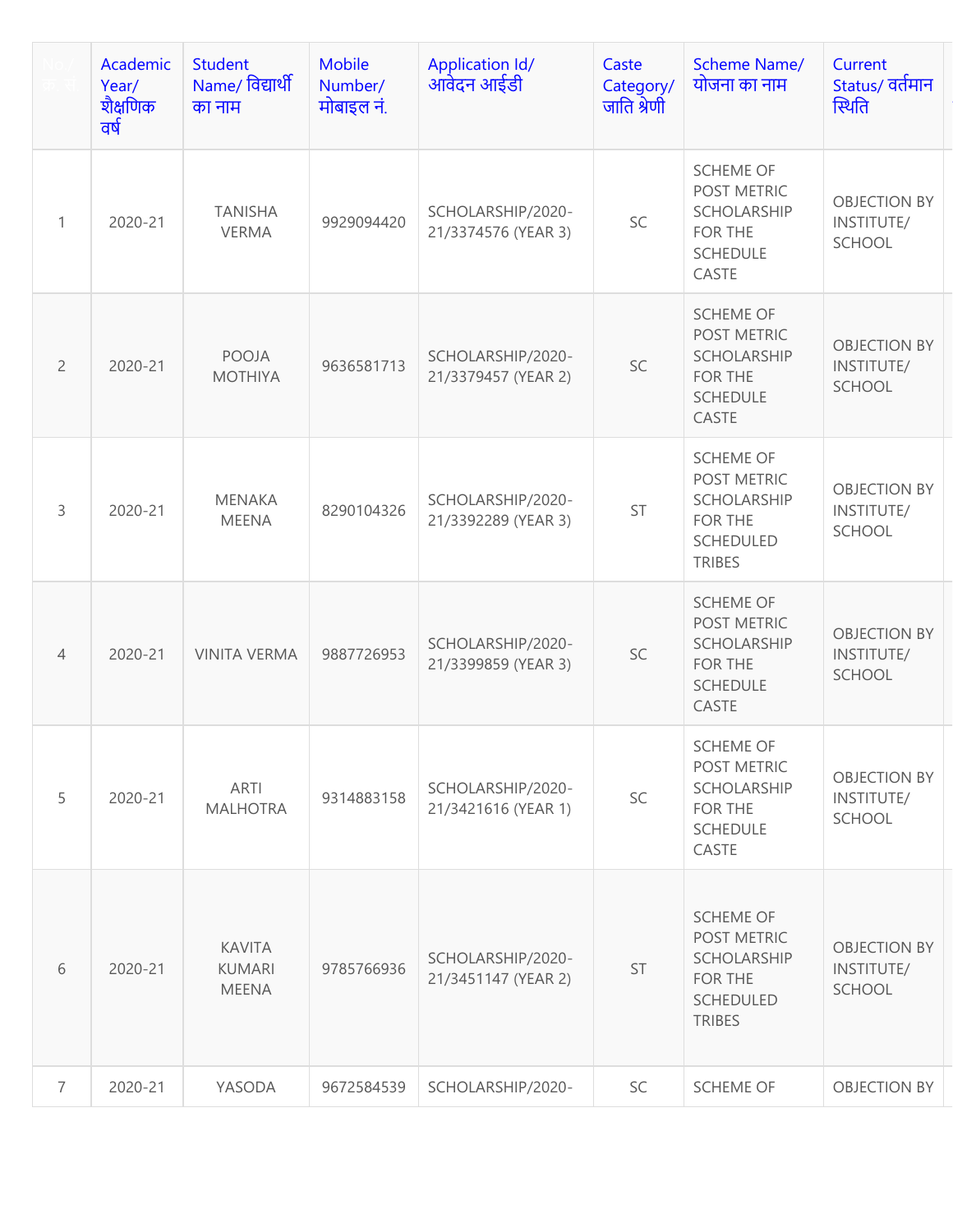|    |         | <b>MAHAWAR</b>                  |            | 21/3487384 (YEAR 2)                      |            | POST METRIC<br><b>SCHOLARSHIP</b><br>FOR THE<br><b>SCHEDULE</b><br>CASTE                                   | INSTITUTE/<br>SCHOOL                               |
|----|---------|---------------------------------|------------|------------------------------------------|------------|------------------------------------------------------------------------------------------------------------|----------------------------------------------------|
| 8  | 2020-21 | AANCHAL<br><b>MAHAWAR</b>       | 7300430238 | SCHOLARSHIP/2020-<br>21/3503265 (YEAR 2) | ST         | <b>SCHEME OF</b><br>POST METRIC<br>SCHOLARSHIP<br><b>FOR THE</b><br><b>SCHEDULED</b><br><b>TRIBES</b>      | <b>OBJECTION BY</b><br>INSTITUTE/<br><b>SCHOOL</b> |
| 9  | 2020-21 | <b>MANISHA</b><br><b>MEENA</b>  | 9829308105 | SCHOLARSHIP/2020-<br>21/3549341 (YEAR 3) | ST         | <b>SCHEME OF</b><br>POST METRIC<br>SCHOLARSHIP<br>FOR THE<br><b>SCHEDULED</b><br><b>TRIBES</b>             | <b>OBJECTION BY</b><br>INSTITUTE/<br>SCHOOL        |
| 10 | 2020-21 | <b>SURBHI</b><br><b>GADHWAL</b> | 6367677452 | SCHOLARSHIP/2020-<br>21/3558650 (YEAR 1) | SC         | <b>SCHEME OF</b><br>POST METRIC<br>SCHOLARSHIP<br>FOR THE<br><b>SCHEDULE</b><br>CASTE                      | <b>OBJECTION BY</b><br>INSTITUTE/<br><b>SCHOOL</b> |
| 11 | 2020-21 | <b>KIRAN GURJAR</b>             | 7976164505 | SCHOLARSHIP/2020-<br>21/3628235 (YEAR 2) | <b>SBC</b> | <b>SCHEME OF</b><br>POST MATRIC<br><b>SCHOLARSHIP</b><br>TO THE SPECIAL<br><b>BACKWARD</b><br>CLASS        | <b>OBJECTION BY</b><br>INSTITUTE/<br><b>SCHOOL</b> |
| 12 | 2020-21 | <b>ROSHANI</b><br><b>GURJAR</b> | 9636723061 | SCHOLARSHIP/2020-<br>21/3635004 (YEAR 3) | <b>SBC</b> | <b>SCHEME OF</b><br>POST MATRIC<br>SCHOLARSHIP<br>TO THE SPECIAL<br><b>BACKWARD</b><br>CLASS               | <b>OBJECTION BY</b><br>INSTITUTE/<br><b>SCHOOL</b> |
| 13 | 2020-21 | SEEMA BAGARI                    | 8003648689 | SCHOLARSHIP/2020-<br>21/3704404 (YEAR 3) | <b>SBC</b> | <b>SCHEME OF</b><br>POST MATRIC<br><b>SCHOLARSHIP</b><br>TO THE SPECIAL<br><b>BACKWARD</b><br><b>CLASS</b> | <b>OBJECTION BY</b><br>INSTITUTE/<br><b>SCHOOL</b> |
| 14 | 2020-21 | NEHA VERMA                      | 8824497881 | SCHOLARSHIP/2020-<br>21/3722505 (YEAR 2) | SC         | <b>SCHEME OF</b><br>POST METRIC<br>SCHOLARSHIP                                                             | <b>OBJECTION BY</b><br>INSTITUTE/<br>SCHOOL        |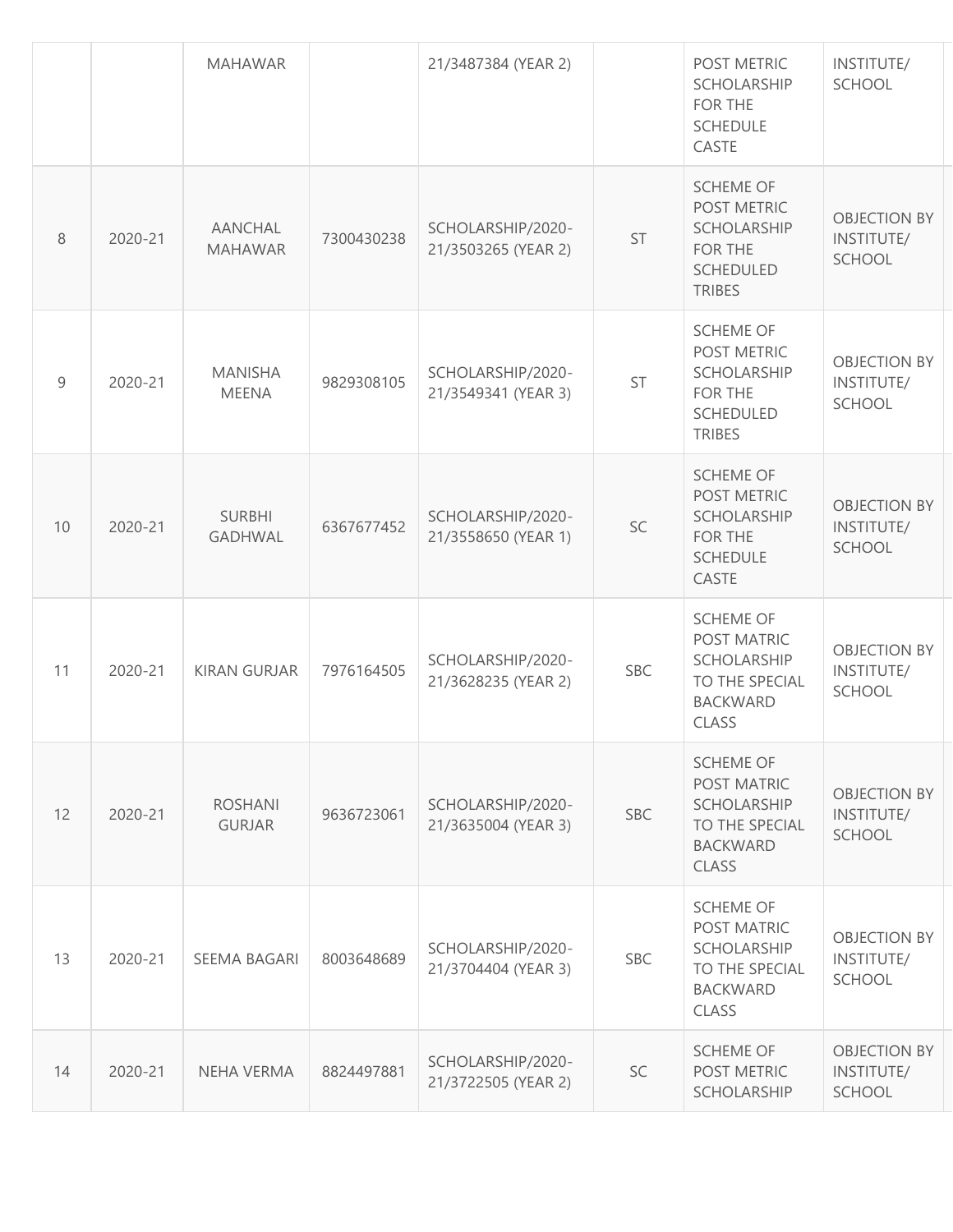|    |         |                                       |            |                                                 |            | FOR THE<br><b>SCHEDULE</b><br>CASTE                                                            |                                                    |
|----|---------|---------------------------------------|------------|-------------------------------------------------|------------|------------------------------------------------------------------------------------------------|----------------------------------------------------|
| 15 | 2020-21 | <b>KIRAN KUMARI</b><br><b>MAHAWAR</b> | 9509019935 | SCHOLARSHIP/2020-<br>21/3784766 (YEAR 3)        | SC         | <b>SCHEME OF</b><br>POST METRIC<br>SCHOLARSHIP<br>FOR THE<br><b>SCHEDULE</b><br>CASTE          | <b>OBJECTION BY</b><br>INSTITUTE/<br>SCHOOL        |
| 16 | 2020-21 | <b>KIRAN</b><br>KUKADWAL              | 9983757565 | SCHOLARSHIP/2020-<br>21/3806548 (YEAR 3)        | SC         | <b>SCHEME OF</b><br>POST METRIC<br>SCHOLARSHIP<br><b>FOR THE</b><br><b>SCHEDULE</b><br>CASTE   | <b>OBJECTION BY</b><br>INSTITUTE/<br><b>SCHOOL</b> |
| 17 | 2020-21 | <b>RAKHI</b><br><b>BOKOLIYA</b>       | 9214472382 | SCHOLARSHIP/2020-<br>21/3831754 (YEAR 3)        | SC         | <b>SCHEME OF</b><br>POST METRIC<br>SCHOLARSHIP<br>FOR THE<br><b>SCHEDULE</b><br>CASTE          | <b>OBJECTION BY</b><br>INSTITUTE/<br>SCHOOL        |
| 18 | 2020-21 | <b>DIKSHA</b><br><b>MEENA</b>         | 8696667706 | SCHOLARSHIP/2020-<br>21/3860174 (YEAR 3)        | ST         | <b>SCHEME OF</b><br>POST METRIC<br>SCHOLARSHIP<br>FOR THE<br><b>SCHEDULED</b><br><b>TRIBES</b> | <b>OBJECTION BY</b><br>INSTITUTE/<br>SCHOOL        |
| 19 | 2020-21 | PRIYA VERMA                           | 9694184079 | SCHOLARSHIP/2020-<br>21/3862151 (YEAR 3)        | SC         | <b>SCHEME OF</b><br>POST METRIC<br>SCHOLARSHIP<br>FOR THE<br><b>SCHEDULE</b><br>CASTE          | <b>OBJECTION BY</b><br>INSTITUTE/<br><b>SCHOOL</b> |
| 20 | 2020-21 | CHANCHAL<br>SAMARIYA                  | 8426978217 | SCHOLARSHIP/2020-<br>21/3505692 (YEAR 3)        | SC         | <b>SCHEME OF</b><br>POST METRIC<br>SCHOLARSHIP<br>FOR THE<br><b>SCHEDULE</b><br>CASTE          | <b>OBJECTION BY</b><br>INSTITUTE/<br><b>SCHOOL</b> |
| 21 | 2020-21 | <b>DIKSHA</b><br><b>SHRMA</b>         | 8619875191 | SCHOLARSHIP/2020-<br>21/3909562<br>(SEMESTER 4) | <b>GEN</b> | EBC-DR.<br>AMBEDKAR<br>POST-METRIC<br>SCHOLARSHIP<br>FOR THE                                   | <b>OBJECTION BY</b><br>INSTITUTE/<br>SCHOOL        |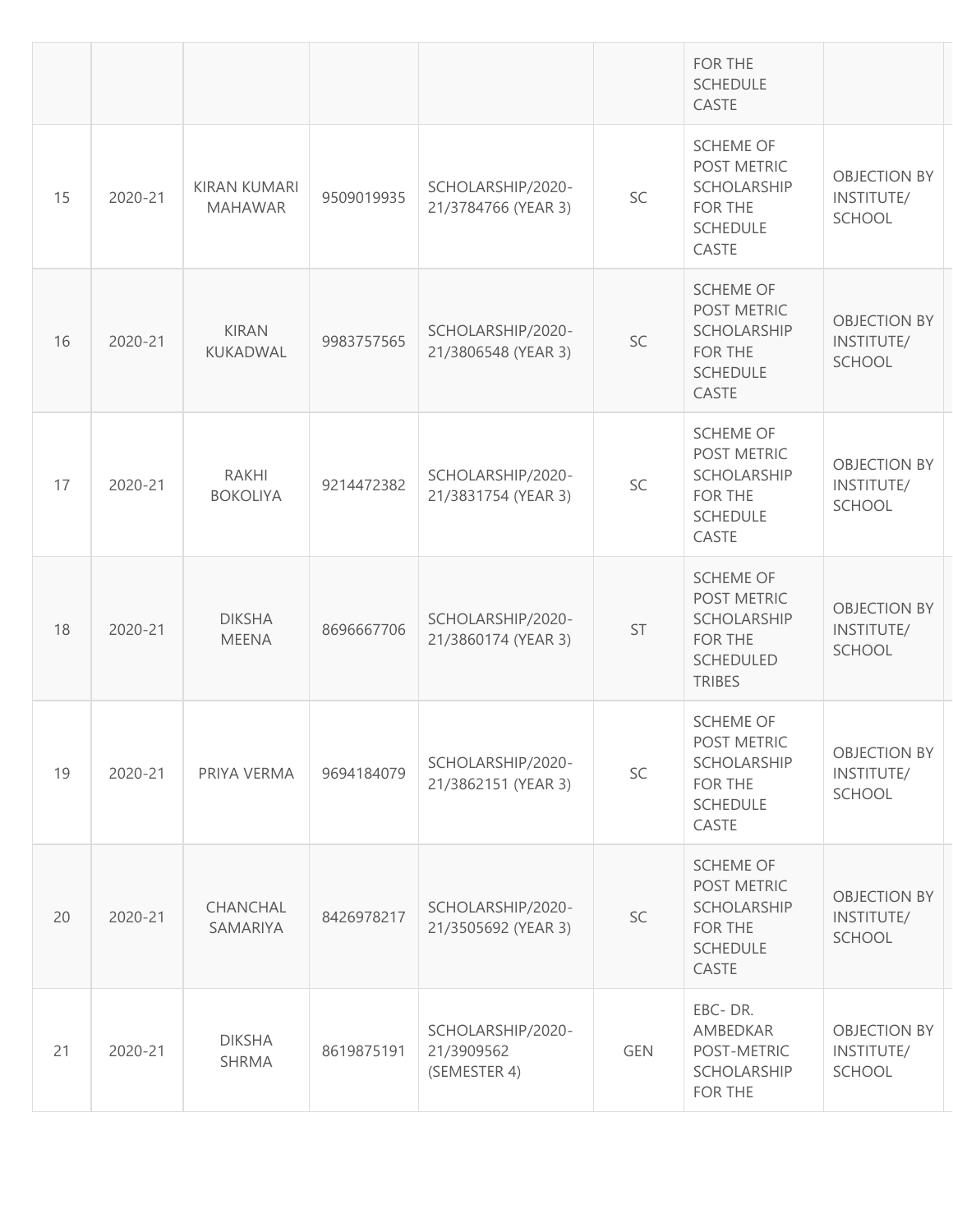|    |         |                                 |            |                                          |            | <b>ECONOMICALLY</b><br><b>BACKWARD</b><br><b>CLASS</b><br>STUDENTS -<br>CENTRALLY<br>SPONSORED<br><b>SCHEME</b> |                                             |
|----|---------|---------------------------------|------------|------------------------------------------|------------|-----------------------------------------------------------------------------------------------------------------|---------------------------------------------|
| 22 | 2020-21 | <b>KOMAL</b><br><b>MEENA</b>    | 9950142324 | SCHOLARSHIP/2020-<br>21/3926204 (YEAR 1) | ST         | <b>SCHEME OF</b><br>POST METRIC<br><b>SCHOLARSHIP</b><br>FOR THE<br><b>SCHEDULED</b><br><b>TRIBES</b>           | <b>OBJECTION BY</b><br>INSTITUTE/<br>SCHOOL |
| 23 | 2020-21 | <b>MANISHA</b><br><b>MEENA</b>  | 7733054352 | SCHOLARSHIP/2020-<br>21/4038831 (YEAR 2) | ST         | <b>SCHEME OF</b><br>POST METRIC<br>SCHOLARSHIP<br>FOR THE<br><b>SCHEDULED</b><br><b>TRIBES</b>                  | <b>OBJECTION BY</b><br>INSTITUTE/<br>SCHOOL |
| 24 | 2020-21 | <b>POOJA</b>                    | 8502827127 | SCHOLARSHIP/2020-<br>21/3436771 (YEAR 1) | SC         | <b>SCHEME OF</b><br>POST METRIC<br><b>SCHOLARSHIP</b><br>FOR THE<br><b>SCHEDULE</b><br>CASTE                    | <b>OBJECTION BY</b><br>INSTITUTE/<br>SCHOOL |
| 25 | 2020-21 | <b>PRIYANKA</b><br><b>MEENA</b> | 9929169737 | SCHOLARSHIP/2020-<br>21/3351045 (YEAR 3) | <b>ST</b>  | <b>SCHEME OF</b><br>POST METRIC<br><b>SCHOLARSHIP</b><br>FOR THE<br>SCHEDULED<br><b>TRIBES</b>                  | <b>OBJECTION BY</b><br>INSTITUTE/<br>SCHOOL |
| 26 | 2020-21 | ANUSHKA<br><b>GURJAR</b>        | 9887649952 | SCHOLARSHIP/2020-<br>21/3553876 (YEAR 1) | <b>SBC</b> | <b>SCHEME OF</b><br>POST MATRIC<br><b>SCHOLARSHIP</b><br>TO THE SPECIAL<br><b>BACKWARD</b><br>CLASS             | <b>OBJECTION BY</b><br>INSTITUTE/<br>SCHOOL |
| 27 | 2020-21 | <b>KUSUM</b><br><b>BAIRWA</b>   | 7357827662 | SCHOLARSHIP/2020-<br>21/3434484 (YEAR 3) | SC         | <b>SCHEME OF</b><br>POST METRIC<br><b>SCHOLARSHIP</b><br>FOR THE<br><b>SCHEDULE</b><br>CASTE                    | <b>OBJECTION BY</b><br>INSTITUTE/<br>SCHOOL |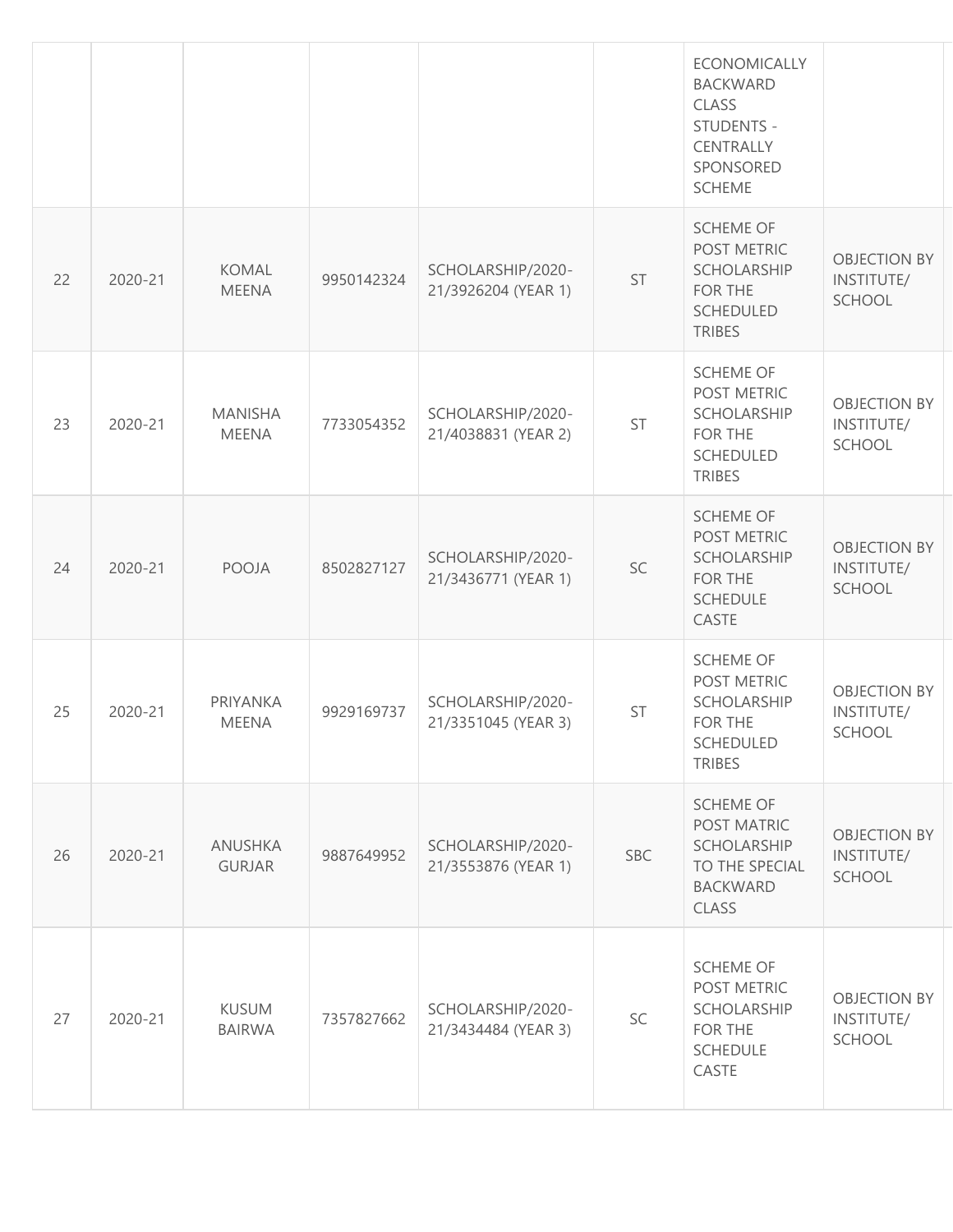| 28 | 2020-21 | POOJA MEENA                    | 9929450138 | SCHOLARSHIP/2020-<br>21/3552709 (YEAR 2) | ST        | <b>SCHEME OF</b><br>POST METRIC<br><b>SCHOLARSHIP</b><br>FOR THE<br><b>SCHEDULED</b><br><b>TRIBES</b> | <b>OBJECTION BY</b><br>INSTITUTE/<br><b>SCHOOL</b> |
|----|---------|--------------------------------|------------|------------------------------------------|-----------|-------------------------------------------------------------------------------------------------------|----------------------------------------------------|
| 29 | 2020-21 | VANDNA<br><b>MEENA</b>         | 8503074009 | SCHOLARSHIP/2020-<br>21/3587824 (YEAR 1) | <b>ST</b> | <b>SCHEME OF</b><br>POST METRIC<br><b>SCHOLARSHIP</b><br>FOR THE<br><b>SCHEDULED</b><br><b>TRIBES</b> | <b>OBJECTION BY</b><br>INSTITUTE/<br><b>SCHOOL</b> |
| 30 | 2020-21 | PRIYANSHA<br><b>BARWAR</b>     | 7733990294 | SCHOLARSHIP/2020-<br>21/3538223 (YEAR 3) | SC        | <b>SCHEME OF</b><br>POST METRIC<br><b>SCHOLARSHIP</b><br>FOR THE<br><b>SCHEDULE</b><br>CASTE          | <b>OBJECTION BY</b><br>INSTITUTE/<br>SCHOOL        |
| 31 | 2020-21 | <b>FALGUNI</b><br><b>VERMA</b> | 7737588299 | SCHOLARSHIP/2020-<br>21/3893901 (YEAR 1) | SC        | <b>SCHEME OF</b><br>POST METRIC<br><b>SCHOLARSHIP</b><br>FOR THE<br><b>SCHEDULE</b><br>CASTE          | <b>OBJECTION BY</b><br>INSTITUTE/<br><b>SCHOOL</b> |
| 32 | 2020-21 | NISHA RANI                     | 7691815484 | SCHOLARSHIP/2020-<br>21/3960138 (YEAR 3) | SC        | <b>SCHEME OF</b><br>POST METRIC<br><b>SCHOLARSHIP</b><br>FOR THE<br><b>SCHEDULE</b><br>CASTE          | <b>OBJECTION BY</b><br>INSTITUTE/<br><b>SCHOOL</b> |
| 33 | 2020-21 | <b>SURAJ KUMAR</b><br>SINGALA  | 8290204151 | SCHOLARSHIP/2020-<br>21/4036934 (YEAR 2) | SC        | <b>SCHEME OF</b><br>POST METRIC<br><b>SCHOLARSHIP</b><br>FOR THE<br><b>SCHEDULE</b><br>CASTE          | <b>OBJECTION BY</b><br>INSTITUTE/<br><b>SCHOOL</b> |
| 34 | 2020-21 | POOJA MEENA                    | 7568647393 | SCHOLARSHIP/2020-<br>21/4044195 (YEAR 3) | <b>ST</b> | <b>SCHEME OF</b><br>POST METRIC<br><b>SCHOLARSHIP</b><br>FOR THE<br><b>SCHEDULED</b><br><b>TRIBES</b> | <b>OBJECTION BY</b><br>INSTITUTE/<br>SCHOOL        |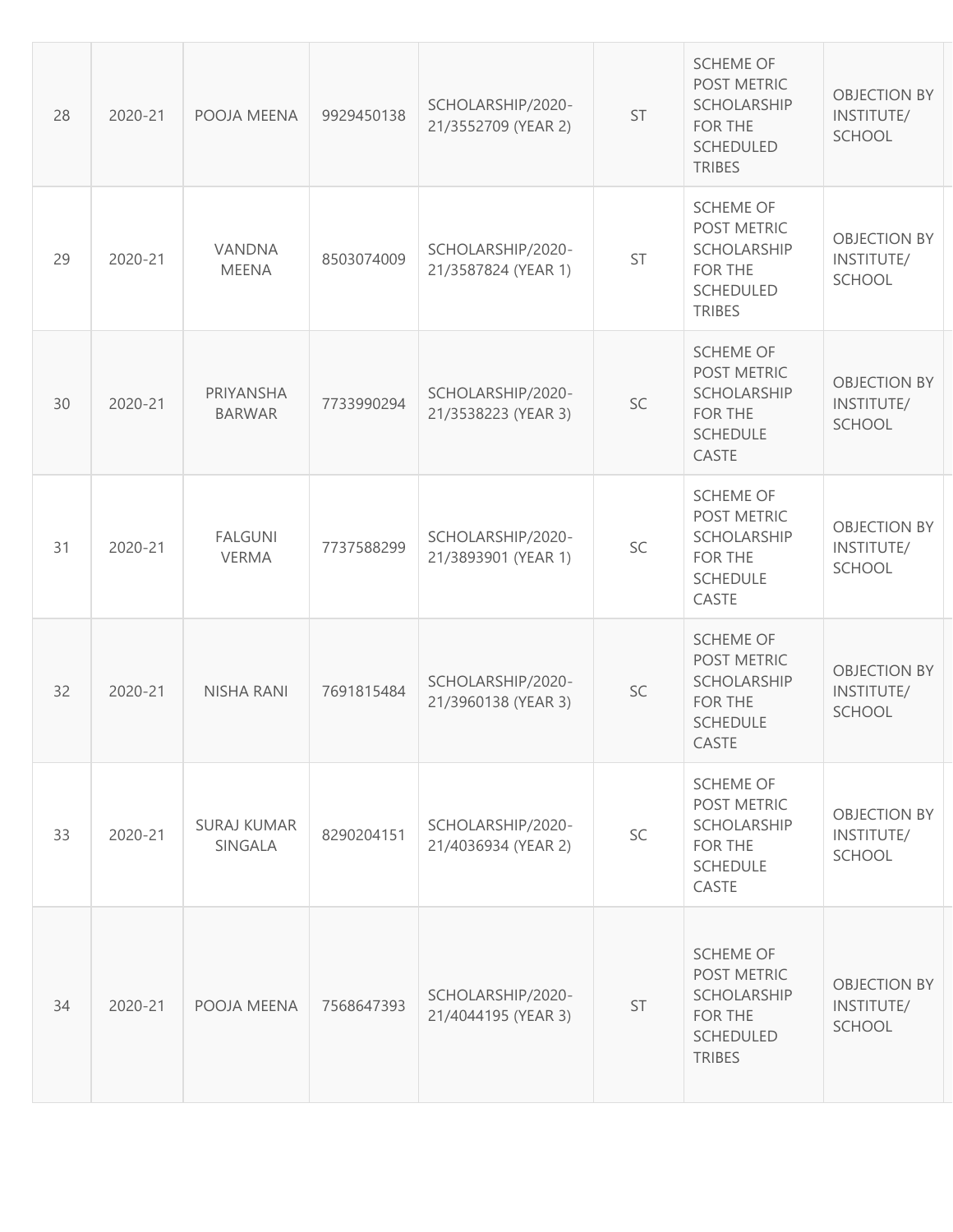| 35 | 2020-21 | SHEETAL<br><b>MEENA</b>            | 8890300236 | SCHOLARSHIP/2020-<br>21/4075587 (YEAR 3) | ST         | <b>SCHEME OF</b><br>POST METRIC<br>SCHOLARSHIP<br>FOR THE<br><b>SCHEDULED</b><br><b>TRIBES</b>      | <b>OBJECTION BY</b><br>INSTITUTE/<br><b>SCHOOL</b> |
|----|---------|------------------------------------|------------|------------------------------------------|------------|-----------------------------------------------------------------------------------------------------|----------------------------------------------------|
| 36 | 2020-21 | SONA VERMA                         | 9950655014 | SCHOLARSHIP/2020-<br>21/3881186 (YEAR 2) | SC         | <b>SCHEME OF</b><br>POST METRIC<br><b>SCHOLARSHIP</b><br>FOR THE<br><b>SCHEDULE</b><br>CASTE        | <b>OBJECTION BY</b><br>INSTITUTE/<br><b>SCHOOL</b> |
| 37 | 2020-21 | RAKHI VERMA                        | 9950446725 | SCHOLARSHIP/2020-<br>21/3407885 (YEAR 3) | SC         | <b>SCHEME OF</b><br>POST METRIC<br>SCHOLARSHIP<br>FOR THE<br><b>SCHEDULE</b><br>CASTE               | <b>OBJECTION BY</b><br>INSTITUTE/<br>SCHOOL        |
| 38 | 2020-21 | <b>JYOTI GURJAR</b>                | 9414991904 | SCHOLARSHIP/2020-<br>21/4086440 (YEAR 3) | SBC        | <b>SCHEME OF</b><br>POST MATRIC<br>SCHOLARSHIP<br>TO THE SPECIAL<br><b>BACKWARD</b><br><b>CLASS</b> | <b>OBJECTION BY</b><br>INSTITUTE/<br><b>SCHOOL</b> |
| 39 | 2020-21 | <b>MONIKA</b><br><b>GURJAR</b>     | 7851825904 | SCHOLARSHIP/2020-<br>21/3827110 (YEAR 1) | <b>SBC</b> | <b>SCHEME OF</b><br>POST MATRIC<br>SCHOLARSHIP<br>TO THE SPECIAL<br><b>BACKWARD</b><br>CLASS        | <b>OBJECTION BY</b><br>INSTITUTE/<br>SCHOOL        |
| 40 | 2020-21 | <b>HARSHITA</b><br><b>BADGUJAR</b> | 9530269008 | SCHOLARSHIP/2020-<br>21/4096730 (YEAR 1) | SC         | <b>SCHEME OF</b><br>POST METRIC<br><b>SCHOLARSHIP</b><br>FOR THE<br><b>SCHEDULE</b><br>CASTE        | <b>OBJECTION BY</b><br>INSTITUTE/<br><b>SCHOOL</b> |
| 41 | 2020-21 | SAVITA<br><b>BAIRWA</b>            | 8239880211 | SCHOLARSHIP/2020-<br>21/4090365 (YEAR 1) | SC         | <b>SCHEME OF</b><br>POST METRIC<br>SCHOLARSHIP<br>FOR THE<br><b>SCHEDULE</b><br>CASTE               | <b>OBJECTION BY</b><br>INSTITUTE/<br>SCHOOL        |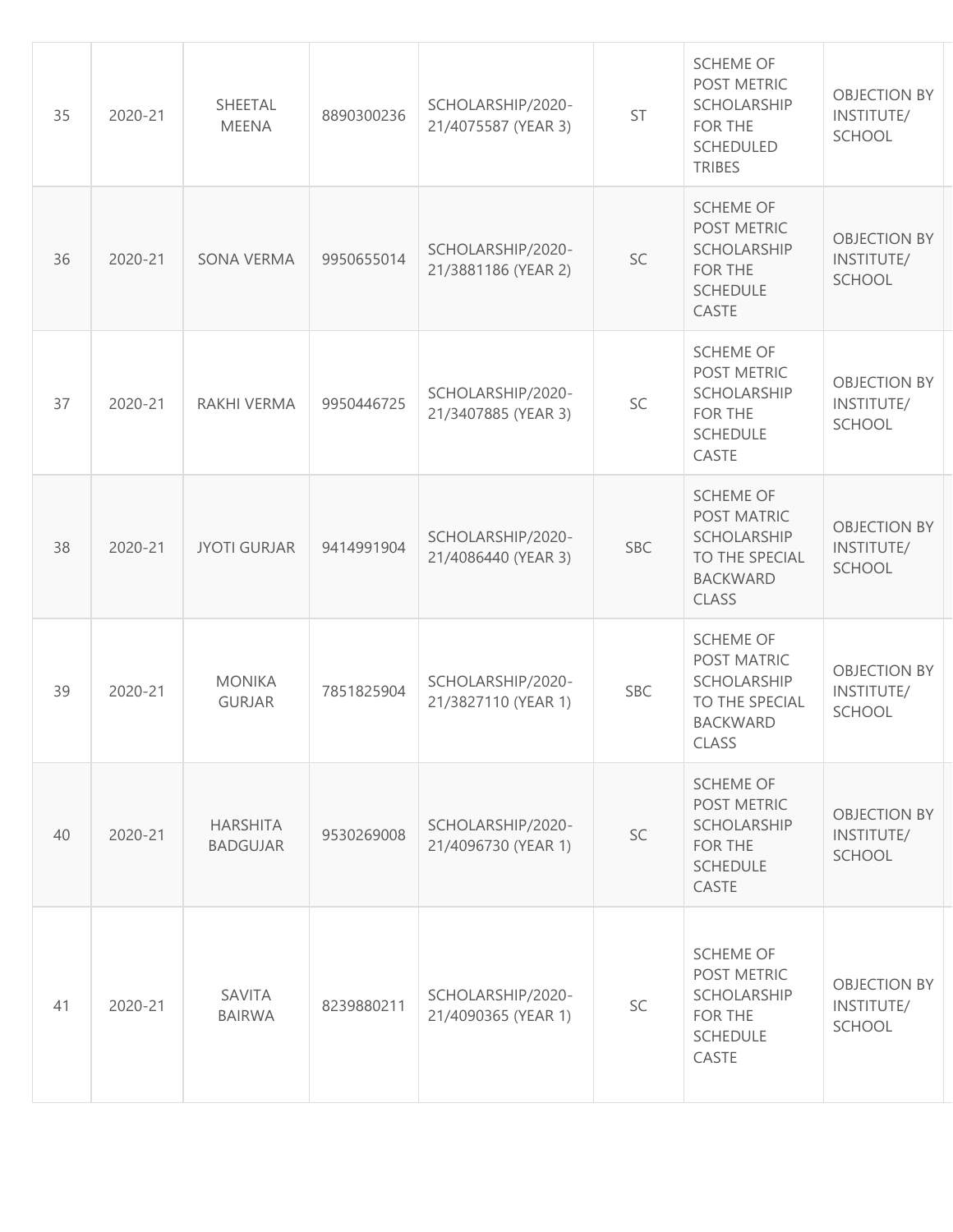| 42 | 2020-21 | <b>KASHISH</b><br><b>SHARMA</b>     | 8107300362 | SCHOLARSHIP/2020-<br>21/4114783<br>(SEMESTER 1) | <b>GEN</b> | EBC-DR.<br>AMBEDKAR<br>POST-METRIC<br><b>SCHOLARSHIP</b><br>FOR THE<br><b>ECONOMICALLY</b><br><b>BACKWARD</b><br><b>CLASS</b><br>STUDENTS -<br>CENTRALLY<br>SPONSORED<br><b>SCHEME</b> | <b>OBJECTION BY</b><br>INSTITUTE/<br>SCHOOL        |
|----|---------|-------------------------------------|------------|-------------------------------------------------|------------|----------------------------------------------------------------------------------------------------------------------------------------------------------------------------------------|----------------------------------------------------|
| 43 | 2020-21 | <b>ANNU VERMA</b>                   | 9166229816 | SCHOLARSHIP/2020-<br>21/4133404 (YEAR 1)        | SC         | <b>SCHEME OF</b><br>POST METRIC<br>SCHOLARSHIP<br><b>FOR THE</b><br><b>SCHEDULE</b><br>CASTE                                                                                           | <b>OBJECTION BY</b><br>INSTITUTE/<br><b>SCHOOL</b> |
| 44 | 2020-21 | <b>TANNU</b><br><b>ALORIYA</b>      | 7793093572 | SCHOLARSHIP/2020-<br>21/4140870 (YEAR 1)        | SC         | <b>SCHEME OF</b><br>POST METRIC<br>SCHOLARSHIP<br>FOR THE<br><b>SCHEDULE</b><br>CASTE                                                                                                  | <b>OBJECTION BY</b><br>INSTITUTE/<br>SCHOOL        |
| 45 | 2020-21 | <b>SUNITA</b><br><b>GURJAR</b>      | 9928922052 | SCHOLARSHIP/2020-<br>21/4154270 (YEAR 2)        | <b>SBC</b> | <b>SCHEME OF</b><br>POST MATRIC<br><b>SCHOLARSHIP</b><br>TO THE SPECIAL<br><b>BACKWARD</b><br>CLASS                                                                                    | <b>OBJECTION BY</b><br>INSTITUTE/<br><b>SCHOOL</b> |
| 46 | 2020-21 | <b>JYOTI KUMARI</b><br><b>MEENA</b> | 8290720541 | SCHOLARSHIP/2020-<br>21/3962540 (YEAR 2)        | ST         | <b>SCHEME OF</b><br>POST METRIC<br><b>SCHOLARSHIP</b><br>FOR THE<br><b>SCHEDULED</b><br><b>TRIBES</b>                                                                                  | <b>OBJECTION BY</b><br>INSTITUTE/<br>SCHOOL        |
| 47 | 2020-21 | NISHA GURJAR                        | 8890649142 | SCHOLARSHIP/2020-<br>21/4007497 (YEAR 2)        | <b>SBC</b> | <b>SCHEME OF</b><br>POST MATRIC<br>SCHOLARSHIP<br>TO THE SPECIAL<br><b>BACKWARD</b><br><b>CLASS</b>                                                                                    | <b>OBJECTION BY</b><br>INSTITUTE/<br><b>SCHOOL</b> |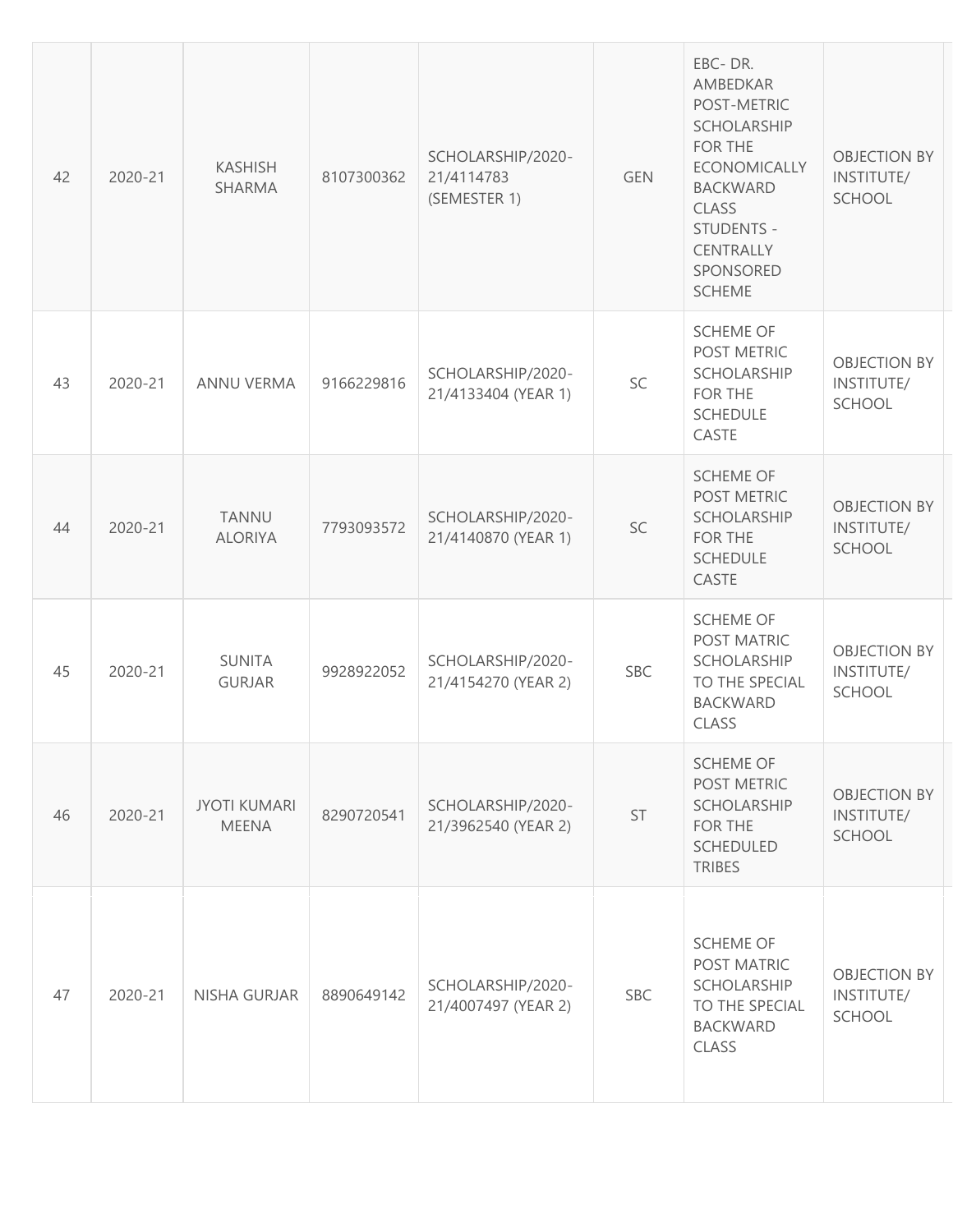| 48 | 2020-21 | <b>MONIKA</b><br><b>MEENA</b>           | 8000518673 | SCHOLARSHIP/2020-<br>21/4030844 (YEAR 1) | ST | <b>SCHEME OF</b><br>POST METRIC<br><b>SCHOLARSHIP</b><br>FOR THE<br><b>SCHEDULED</b><br><b>TRIBES</b> | <b>OBJECTION BY</b><br>INSTITUTE/<br><b>SCHOOL</b> |
|----|---------|-----------------------------------------|------------|------------------------------------------|----|-------------------------------------------------------------------------------------------------------|----------------------------------------------------|
| 49 | 2020-21 | <b>SHWETA</b><br><b>VERMA</b>           | 9351925218 | SCHOLARSHIP/2020-<br>21/3476449 (YEAR 2) | SC | <b>SCHEME OF</b><br>POST METRIC<br><b>SCHOLARSHIP</b><br>FOR THE<br><b>SCHEDULE</b><br>CASTE          | <b>OBJECTION BY</b><br>INSTITUTE/<br><b>SCHOOL</b> |
| 50 | 2020-21 | <b>NIKITA</b><br>MEGHWAL                | 9636241434 | SCHOLARSHIP/2020-<br>21/3941749 (YEAR 1) | SC | <b>SCHEME OF</b><br>POST METRIC<br><b>SCHOLARSHIP</b><br>FOR THE<br><b>SCHEDULE</b><br>CASTE          | <b>OBJECTION BY</b><br>INSTITUTE/<br>SCHOOL        |
| 51 | 2020-21 | <b>KAVITA</b><br>SHAIRWA                | 9694653597 | SCHOLARSHIP/2020-<br>21/4090136 (YEAR 2) | SC | <b>SCHEME OF</b><br>POST METRIC<br><b>SCHOLARSHIP</b><br>FOR THE<br><b>SCHEDULE</b><br>CASTE          | <b>OBJECTION BY</b><br>INSTITUTE/<br><b>SCHOOL</b> |
| 52 | 2020-21 | <b>RONAK SOYAL</b>                      | 7229829840 | SCHOLARSHIP/2020-<br>21/3352882 (YEAR 3) | SC | <b>SCHEME OF</b><br>POST METRIC<br><b>SCHOLARSHIP</b><br>FOR THE<br><b>SCHEDULE</b><br>CASTE          | <b>OBJECTION BY</b><br>INSTITUTE/<br><b>SCHOOL</b> |
| 53 | 2020-21 | SAGAR<br><b>KUMARI</b><br><b>MOURYA</b> | 9799256769 | SCHOLARSHIP/2020-<br>21/4068612 (YEAR 3) | SC | <b>SCHEME OF</b><br>POST METRIC<br><b>SCHOLARSHIP</b><br>FOR THE<br><b>SCHEDULE</b><br>CASTE          | <b>OBJECTION BY</b><br>INSTITUTE/<br><b>SCHOOL</b> |
| 54 | 2020-21 | <b>MANJU</b><br><b>BAIRVA</b>           | 9928366420 | SCHOLARSHIP/2020-<br>21/3351039 (YEAR 3) | SC | <b>SCHEME OF</b><br>POST METRIC<br><b>SCHOLARSHIP</b><br>FOR THE<br><b>SCHEDULE</b><br>CASTE          | <b>OBJECTION BY</b><br>INSTITUTE/<br>SCHOOL        |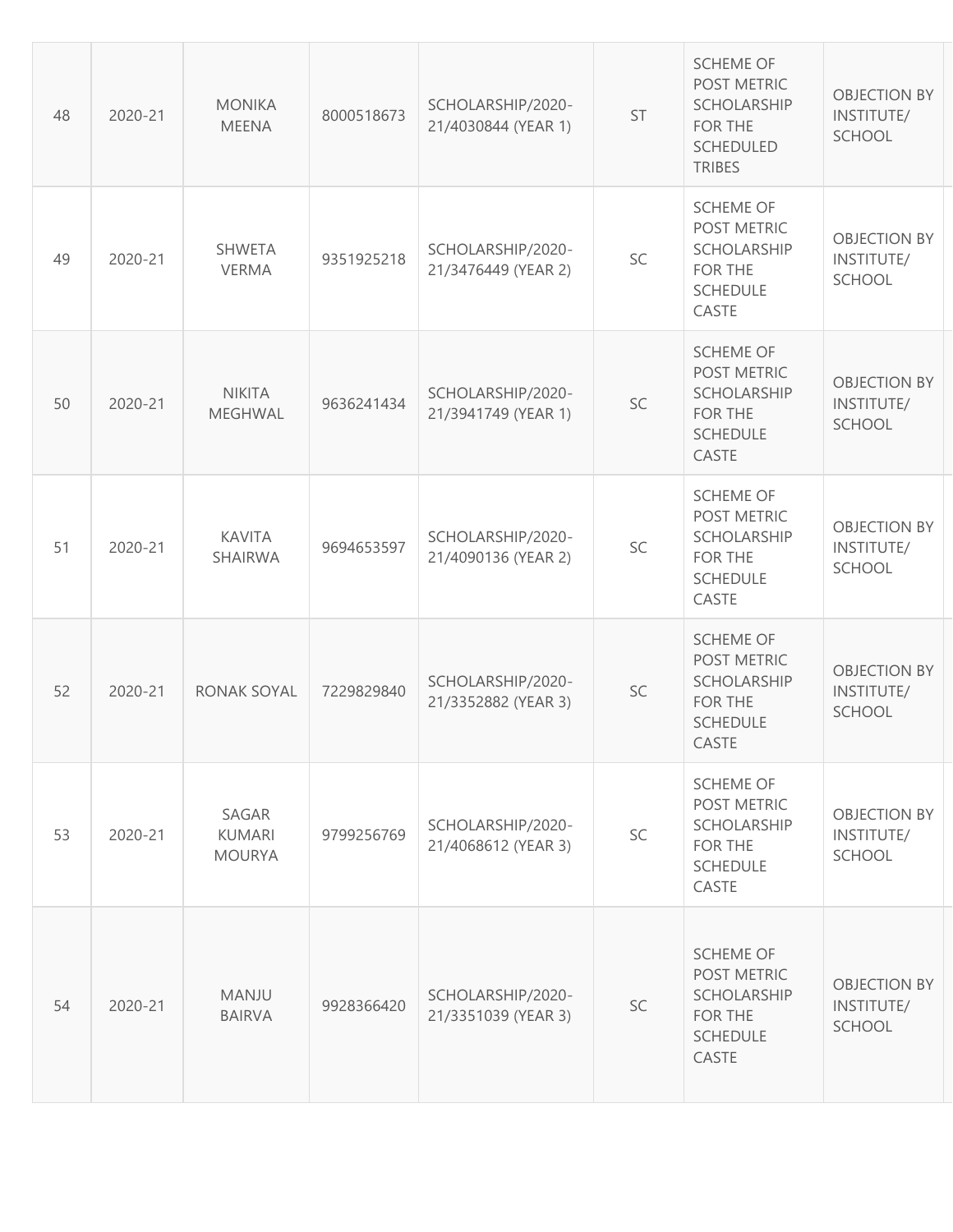| 55 | 2020-21 | VANDANA<br>LODHA               | 9549445974 | SCHOLARSHIP/2020-<br>21/3556029 (YEAR 1)        | OBC        | <b>SCHEME OF</b><br>POST MATRIC<br><b>SCHOLARSHIP</b><br>TO THE OTHER<br><b>BACKWARD</b><br><b>CLASS</b> | <b>OBJECTION BY</b><br>INSTITUTE/<br><b>SCHOOL</b> |
|----|---------|--------------------------------|------------|-------------------------------------------------|------------|----------------------------------------------------------------------------------------------------------|----------------------------------------------------|
| 56 | 2020-21 | NEELAM<br><b>DHABHAI</b>       | 7300213332 | SCHOLARSHIP/2020-<br>21/3792756<br>(SEMESTER 1) | <b>SBC</b> | <b>SCHEME OF</b><br>POST MATRIC<br><b>SCHOLARSHIP</b><br>TO THE SPECIAL<br><b>BACKWARD</b><br>CLASS      | <b>OBJECTION BY</b><br>INSTITUTE/<br><b>SCHOOL</b> |
| 57 | 2020-21 | <b>NISHA</b><br><b>DEVENDA</b> | 9782465059 | SCHOLARSHIP/2020-<br>21/3941686 (YEAR 3)        | SC         | <b>SCHEME OF</b><br>POST METRIC<br><b>SCHOLARSHIP</b><br>FOR THE<br><b>SCHEDULE</b><br>CASTE             | <b>OBJECTION BY</b><br>INSTITUTE/<br><b>SCHOOL</b> |
| 58 | 2020-21 | YOGITA<br>CHAWLA               | 7229920629 | SCHOLARSHIP/2020-<br>21/3775060 (YEAR 3)        | SC         | <b>SCHEME OF</b><br>POST METRIC<br>SCHOLARSHIP<br>FOR THE<br><b>SCHEDULE</b><br>CASTE                    | <b>OBJECTION BY</b><br>INSTITUTE/<br><b>SCHOOL</b> |
| 59 | 2020-21 | <b>NITESH</b>                  | 9887947013 | SCHOLARSHIP/2020-<br>21/3423485 (YEAR 1)        | <b>SBC</b> | <b>SCHEME OF</b><br>POST MATRIC<br><b>SCHOLARSHIP</b><br>TO THE SPECIAL<br><b>BACKWARD</b><br>CLASS      | <b>OBJECTION BY</b><br>INSTITUTE/<br>SCHOOL        |
| 60 | 2020-21 | <b>JAYA</b><br><b>MAHAWAR</b>  | 9680419077 | SCHOLARSHIP/2020-<br>21/3626103 (YEAR 3)        | SC         | <b>SCHEME OF</b><br>POST METRIC<br><b>SCHOLARSHIP</b><br><b>FOR THE</b><br><b>SCHEDULE</b><br>CASTE      | <b>OBJECTION BY</b><br>INSTITUTE/<br><b>SCHOOL</b> |
| 61 | 2020-21 | <b>KAMLA</b><br><b>GURJAR</b>  | 9799250678 | SCHOLARSHIP/2020-<br>21/4052431 (YEAR 2)        | <b>SBC</b> | <b>SCHEME OF</b><br>POST MATRIC<br><b>SCHOLARSHIP</b><br>TO THE SPECIAL<br><b>BACKWARD</b><br>CLASS      | <b>OBJECTION BY</b><br>INSTITUTE/<br><b>SCHOOL</b> |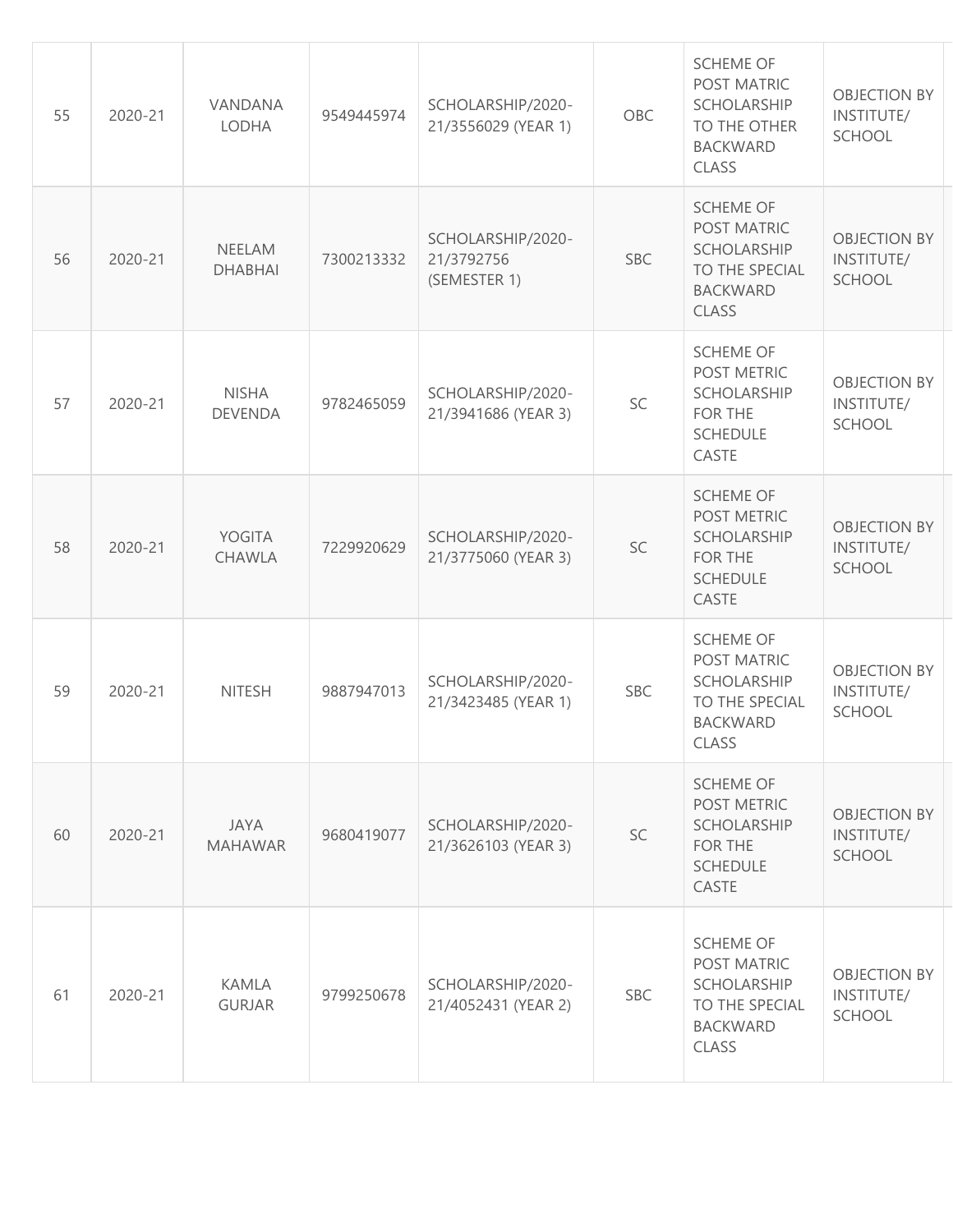| 62 | 2020-21 | PAPEETA<br><b>MEENA</b>                         | 7726056653 | SCHOLARSHIP/2020-<br>21/3488428 (YEAR 3) | ST | <b>SCHEME OF</b><br>POST METRIC<br>SCHOLARSHIP<br>FOR THE<br><b>SCHEDULED</b><br><b>TRIBES</b>      | <b>OBJECTION BY</b><br>INSTITUTE/<br><b>SCHOOL</b> |
|----|---------|-------------------------------------------------|------------|------------------------------------------|----|-----------------------------------------------------------------------------------------------------|----------------------------------------------------|
| 63 | 2020-21 | <b>ARTI MEENA</b>                               | 8209514382 | SCHOLARSHIP/2020-<br>21/3487095 (YEAR 2) | ST | <b>SCHEME OF</b><br>POST METRIC<br>SCHOLARSHIP<br>FOR THE<br><b>SCHEDULED</b><br><b>TRIBES</b>      | <b>OBJECTION BY</b><br>INSTITUTE/<br><b>SCHOOL</b> |
| 64 | 2020-21 | <b>MANISHA</b><br><b>VERMA</b>                  | 6367239365 | SCHOLARSHIP/2020-<br>21/3615355 (YEAR 3) | SC | <b>SCHEME OF</b><br>POST METRIC<br><b>SCHOLARSHIP</b><br><b>FOR THE</b><br><b>SCHEDULE</b><br>CASTE | <b>OBJECTION BY</b><br>INSTITUTE/<br><b>SCHOOL</b> |
| 65 | 2020-21 | KOMAL<br><b>CHOUHAN</b>                         | 7742418021 | SCHOLARSHIP/2020-<br>21/3516769 (YEAR 1) | SC | <b>SCHEME OF</b><br>POST METRIC<br>SCHOLARSHIP<br>FOR THE<br><b>SCHEDULE</b><br>CASTE               | <b>OBJECTION BY</b><br>INSTITUTE/<br><b>SCHOOL</b> |
| 66 | 2020-21 | SONU                                            | 9636111845 | SCHOLARSHIP/2020-<br>21/3507740 (YEAR 1) | SC | <b>SCHEME OF</b><br>POST METRIC<br>SCHOLARSHIP<br>FOR THE<br><b>SCHEDULE</b><br>CASTE               | <b>OBJECTION BY</b><br>INSTITUTE/<br><b>SCHOOL</b> |
| 67 | 2020-21 | <b>MUSKAN</b><br><b>BAIRWA</b>                  | 9828703816 | SCHOLARSHIP/2020-<br>21/3363764 (YEAR 1) | SC | <b>SCHEME OF</b><br>POST METRIC<br>SCHOLARSHIP<br>FOR THE<br><b>SCHEDULE</b><br>CASTE               | <b>OBJECTION BY</b><br>INSTITUTE/<br><b>SCHOOL</b> |
| 68 | 2020-21 | <b>VINEETA</b><br><b>KUMARI</b><br><b>MEENA</b> | 9852546345 | SCHOLARSHIP/2020-<br>21/3993954 (YEAR 3) | ST | <b>SCHEME OF</b><br>POST METRIC<br>SCHOLARSHIP<br>FOR THE<br><b>SCHEDULED</b><br><b>TRIBES</b>      | <b>OBJECTION BY</b><br>INSTITUTE/<br><b>SCHOOL</b> |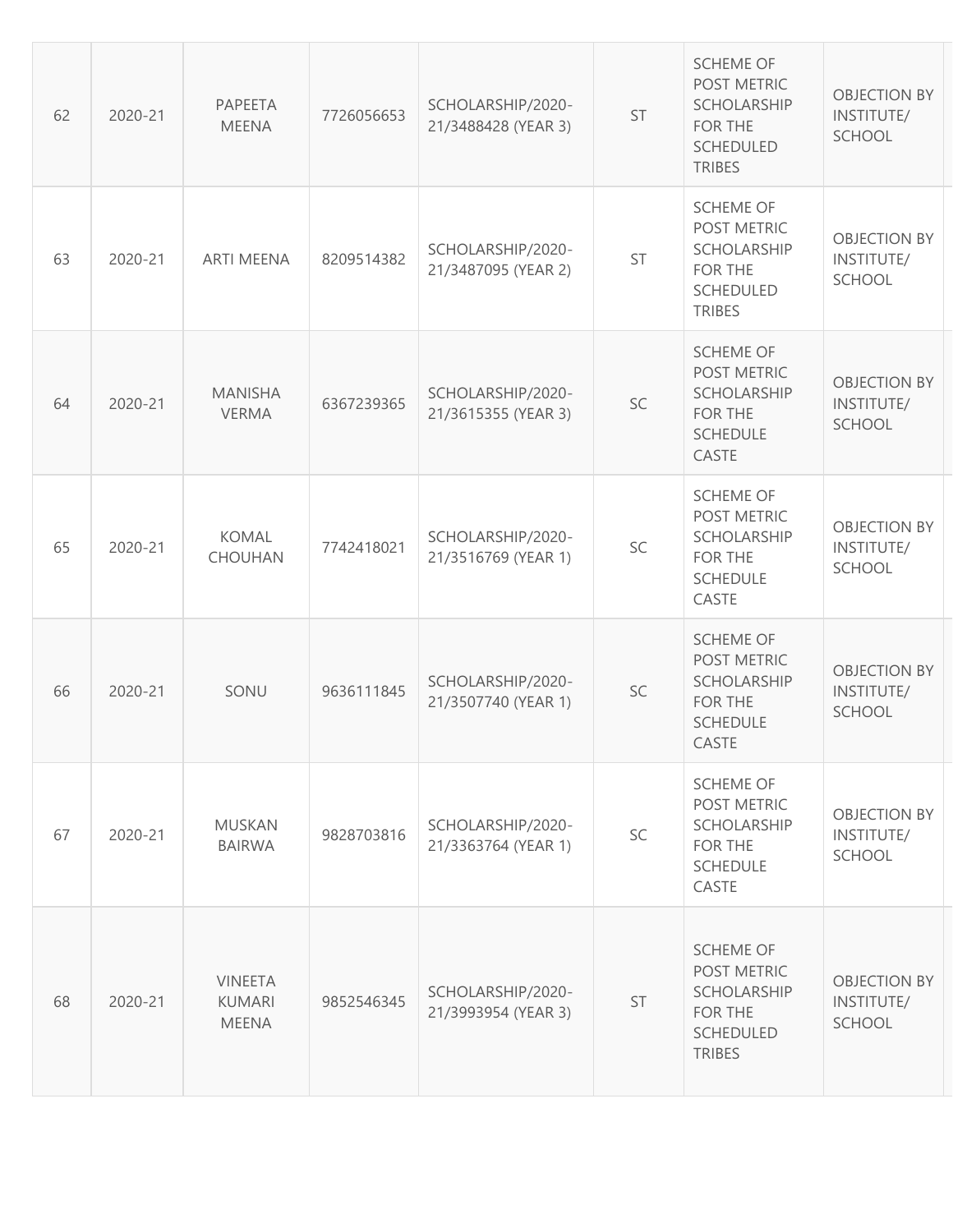| 69 | 2020-21 | <b>KOMAL</b><br><b>MEENA</b>    | 9694893988 | SCHOLARSHIP/2020-<br>21/4078777 (YEAR 1) | ST         | <b>SCHEME OF</b><br>POST METRIC<br>SCHOLARSHIP<br>FOR THE<br>SCHEDULED<br><b>TRIBES</b>                                                                                                | <b>OBJECTION BY</b><br>INSTITUTE/<br><b>SCHOOL</b> |
|----|---------|---------------------------------|------------|------------------------------------------|------------|----------------------------------------------------------------------------------------------------------------------------------------------------------------------------------------|----------------------------------------------------|
| 70 | 2020-21 | SONAM<br><b>VERMA</b>           | 9610155437 | SCHOLARSHIP/2020-<br>21/3883051 (YEAR 1) | SC         | <b>SCHEME OF</b><br>POST METRIC<br>SCHOLARSHIP<br>FOR THE<br><b>SCHEDULE</b><br>CASTE                                                                                                  | <b>OBJECTION BY</b><br>INSTITUTE/<br><b>SCHOOL</b> |
| 71 | 2020-21 | NISHA VARMA                     | 9982277620 | SCHOLARSHIP/2020-<br>21/4065887 (YEAR 1) | SC         | <b>SCHEME OF</b><br>POST METRIC<br>SCHOLARSHIP<br>FOR THE<br><b>SCHEDULE</b><br>CASTE                                                                                                  | <b>OBJECTION BY</b><br>INSTITUTE/<br><b>SCHOOL</b> |
| 72 | 2020-21 | <b>SAVITA MEENA</b>             | 9928395481 | SCHOLARSHIP/2020-<br>21/3879920 (YEAR 2) | <b>ST</b>  | <b>SCHEME OF</b><br>POST METRIC<br>SCHOLARSHIP<br>FOR THE<br>SCHEDULED<br><b>TRIBES</b>                                                                                                | <b>OBJECTION BY</b><br>INSTITUTE/<br><b>SCHOOL</b> |
| 73 | 2020-21 | POOJA MEENA                     | 9929985871 | SCHOLARSHIP/2020-<br>21/3872636 (YEAR 1) | ST         | <b>SCHEME OF</b><br>POST METRIC<br>SCHOLARSHIP<br>FOR THE<br>SCHEDULED<br><b>TRIBES</b>                                                                                                | <b>OBJECTION BY</b><br>INSTITUTE/<br>SCHOOL        |
| 74 | 2020-21 | <b>NANDITA</b><br><b>KANWAR</b> | 7568620993 | SCHOLARSHIP/2020-<br>21/3775456 (YEAR 1) | <b>GEN</b> | EBC-DR.<br>AMBEDKAR<br>POST-METRIC<br><b>SCHOLARSHIP</b><br><b>FOR THE</b><br><b>ECONOMICALLY</b><br><b>BACKWARD</b><br>CLASS<br>STUDENTS -<br>CENTRALLY<br>SPONSORED<br><b>SCHEME</b> | <b>OBJECTION BY</b><br>INSTITUTE/<br>SCHOOL        |